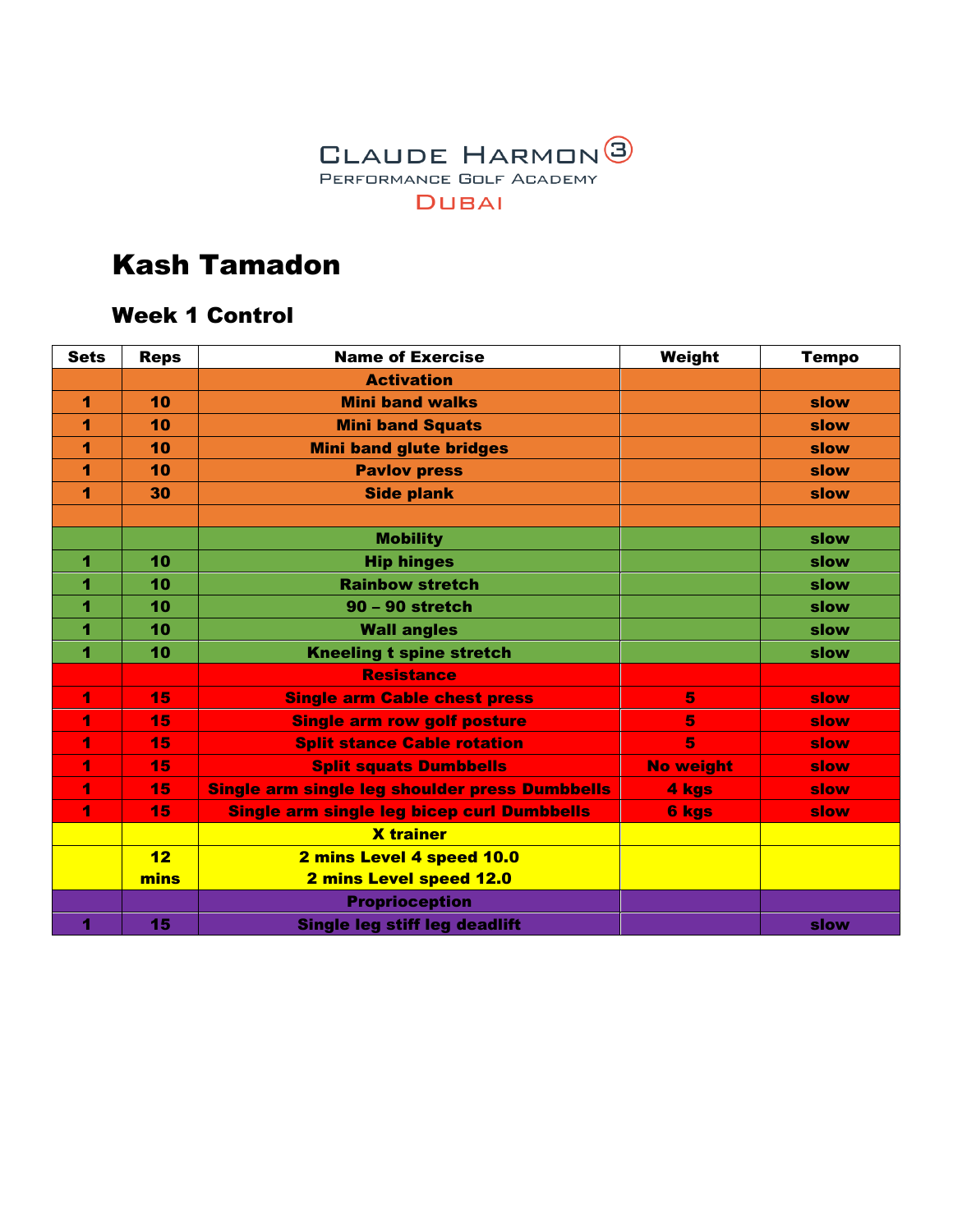

#### Week 2 Control

| <b>Sets</b>    | <b>Reps</b> | <b>Name of Exercise</b>                        | Weight  | <b>Tempo</b> |
|----------------|-------------|------------------------------------------------|---------|--------------|
|                |             | <b>Activation</b>                              |         |              |
| 1              | 10          | <b>Mini band walks</b>                         |         | slow         |
| 1              | 10          | <b>Mini band Squats</b>                        |         | slow         |
| 1              | 10          | <b>Mini band glute bridges</b>                 |         | slow         |
| 1              | 10          | <b>Pavlov press</b>                            |         | slow         |
| 1              | 30          | <b>Side plank</b>                              |         | slow         |
|                |             |                                                |         |              |
|                |             | <b>Mobility</b>                                |         | slow         |
| 1              | 10          | <b>Hip hinges</b>                              |         | slow         |
| 1              | 10          | <b>Rainbow stretch</b>                         |         | slow         |
| 1              | 10          | 90 - 90 stretch                                |         | slow         |
| 1              | 10          | <b>Wall angles</b>                             |         | slow         |
| 1              | 10          | <b>Kneeling t spine stretch</b>                |         | slow         |
|                |             | <b>Resistance</b>                              |         |              |
| $\overline{2}$ | 10          | <b>Single arm Cable chest press</b>            | 6       | slow         |
| $\overline{2}$ | 10          | <b>Single arm row golf posture cable</b>       | 6       | slow         |
| $\overline{2}$ | 10          | <b>Split stance Cable rotation</b>             | 6       | slow         |
| $\overline{2}$ | 10          | <b>Split squats Dumbbells</b>                  | 2x 4kgs | slow         |
| $\overline{2}$ | 10          | Single arm single leg shoulder press Dumbbells | 2x 6kgs | slow         |
| $\overline{2}$ | 10          | Single arm single leg bicep curl Dumbbells     | 2x 8kgs | slow         |
|                |             | <b>X</b> trainer                               |         |              |
|                | 15          | 2 mins Level 4 speed 10.0                      |         |              |
|                | mins        | 3 mins Level 6 speed 12.0                      |         |              |
|                |             | <b>Proprioception</b>                          |         |              |
| 4              | 15          | Single leg stiff leg deadlift                  |         | slow         |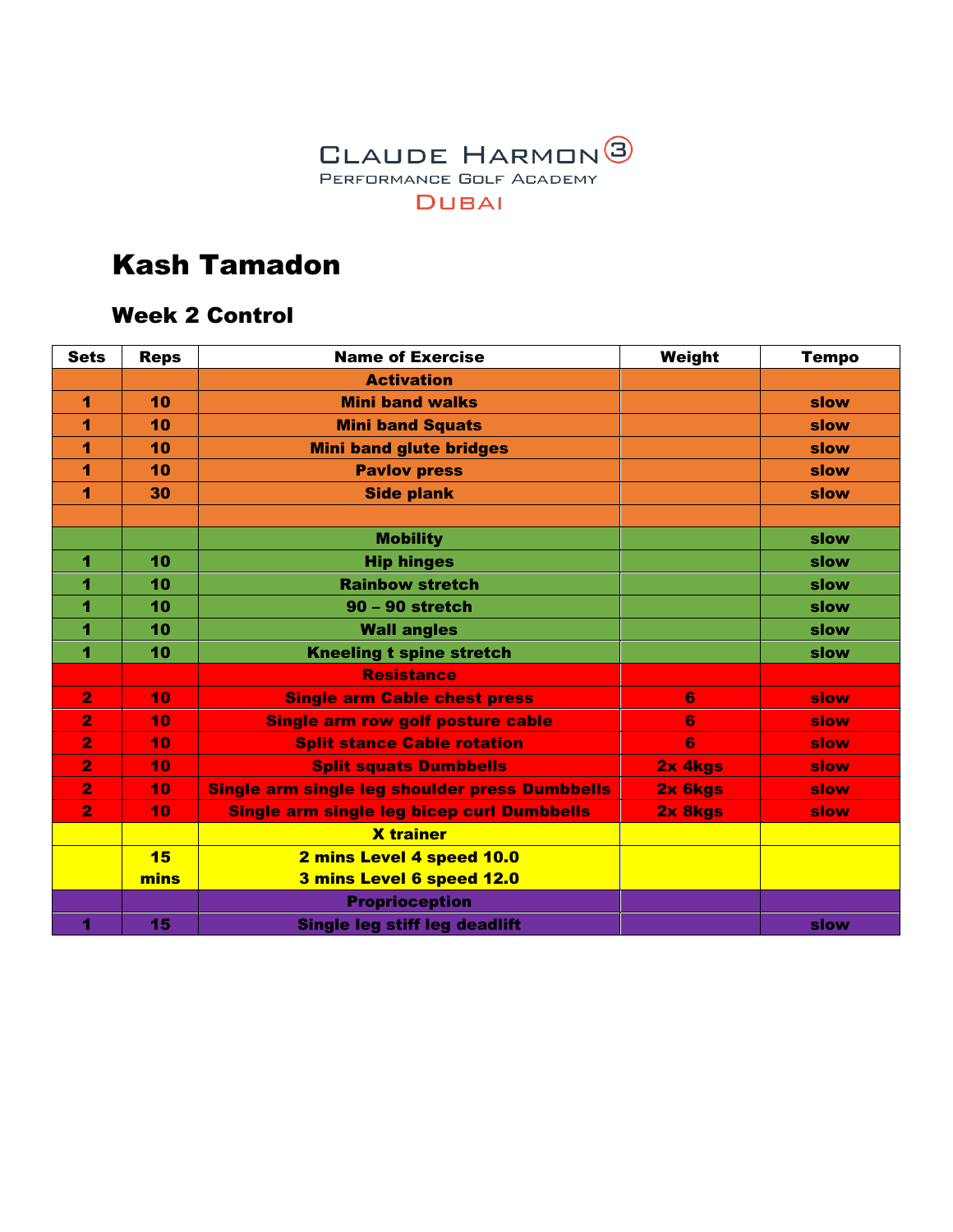

#### Week 3 Eccentric

| <b>Sets</b> | <b>Reps</b> | <b>Name of Exercise</b>                     | Weight          | <b>Tempo</b>  |
|-------------|-------------|---------------------------------------------|-----------------|---------------|
|             |             | <b>Activation</b>                           |                 |               |
| 1           | 10          | <b>Mini band walks</b>                      |                 | slow          |
| 1           | 10          | <b>Mini band Squats</b>                     |                 | slow          |
| 1           | 10          | <b>Mini band glute bridges</b>              |                 | slow          |
| 1           | 10          | <b>Pavlov press</b>                         |                 | slow          |
| 1           | 30          | <b>Side plank</b>                           |                 | slow          |
|             |             | <b>Mobility</b>                             |                 | slow          |
| 1           | 10          | <b>Hip hinges</b>                           |                 | slow          |
| 1           | 10          | <b>Rainbow stretch</b>                      |                 | slow          |
| 1           | 10          | $90 - 90$ stretch                           |                 | slow          |
| 1           | 10          | <b>Wall angles</b>                          |                 | slow          |
| 4           | 10          | <b>Kneeling t spine stretch</b>             |                 | slow          |
|             |             | <b>Resistance</b>                           |                 |               |
| 3           | 8           | <b>Deadlift Dumbbells</b>                   | <b>2x 12kgs</b> | 3 to 1        |
| 3           | 8           | <b>Chest press Dumbbells</b>                | 2x 8kgs         | <b>3 to 1</b> |
| 3           | 8           | <b>Front squat Dumbbells</b>                | 2x 6kgs         | 3 to 1        |
| 3           | 8           | Lat pulldown swiss ball cable               | 8               | $3$ to $1$    |
|             |             | <b>X</b> trainer                            |                 |               |
|             | 18          | 2 mins Level 4 speed 10.0                   |                 |               |
|             | mins        | 4 mins Level 6 speed 12.0                   |                 |               |
|             |             | <b>Proprioception</b>                       |                 |               |
| 4           | 15          | <b>Single leg rotations in golf posture</b> |                 | slow          |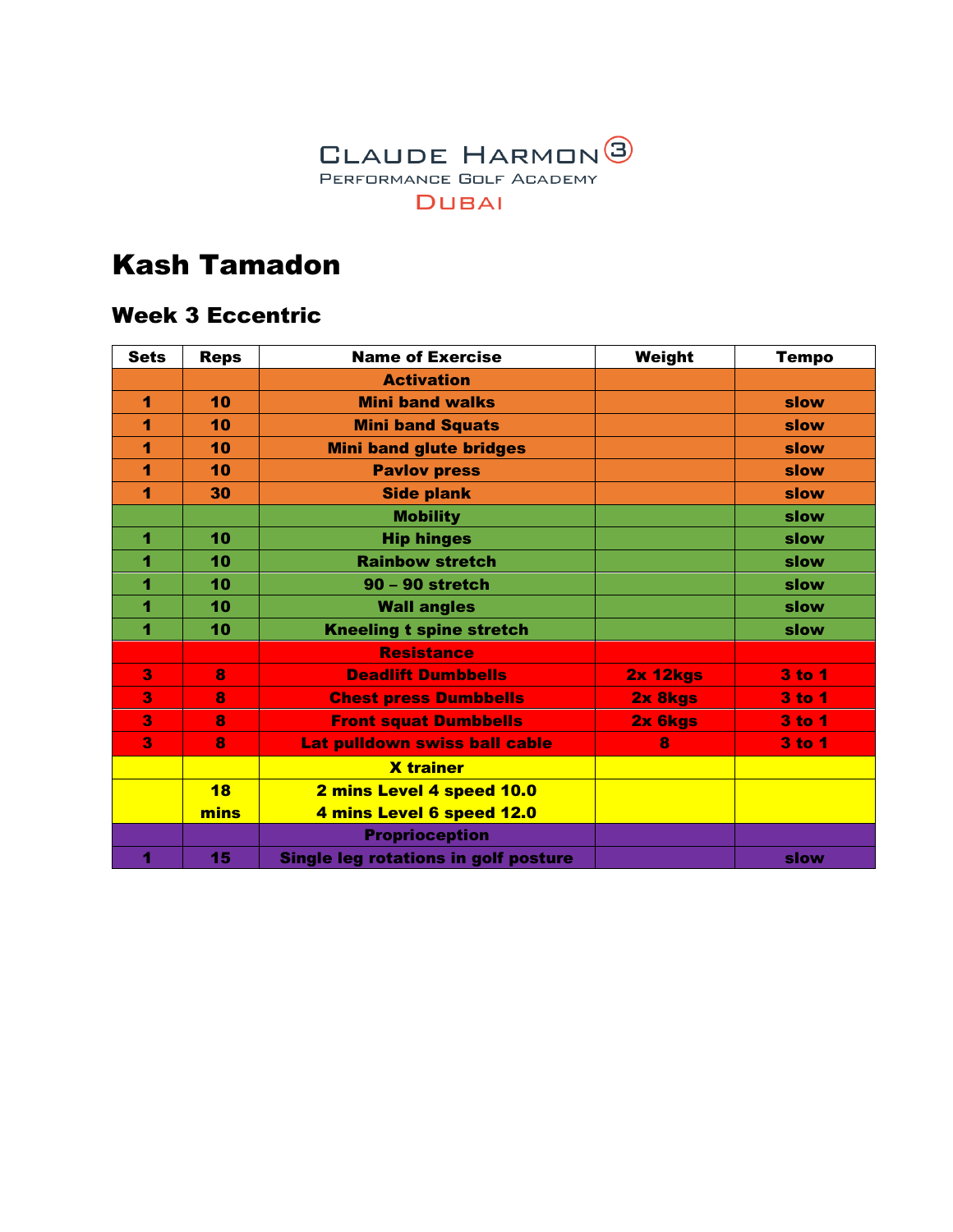

#### Week 4 Eccentric

| <b>Sets</b>          | <b>Reps</b> | <b>Name of Exercise</b>                     | Weight          | <b>Tempo</b>  |
|----------------------|-------------|---------------------------------------------|-----------------|---------------|
|                      |             | <b>Activation</b>                           |                 |               |
| 1                    | 10          | <b>Mini band walks</b>                      |                 | slow          |
| 1                    | 10          | <b>Mini band Squats</b>                     |                 | slow          |
| 1                    | 10          | <b>Mini band glute bridges</b>              |                 | slow          |
| 1                    | 10          | <b>Pavlov press</b>                         |                 | slow          |
| 1                    | 30          | <b>Side plank</b>                           |                 | slow          |
|                      |             | <b>Mobility</b>                             |                 | slow          |
| 1                    | 10          | <b>Hip hinges</b>                           |                 | slow          |
| 1                    | 10          | <b>Rainbow stretch</b>                      |                 | slow          |
| 1                    | 10          | $90 - 90$ stretch                           |                 | slow          |
| 1                    | 10          | <b>Wall angles</b>                          |                 | slow          |
| 4                    | 10          | <b>Kneeling t spine stretch</b>             |                 | slow          |
|                      |             | <b>Resistance</b>                           |                 |               |
| $\blacktriangleleft$ | 8           | <b>Deadlift Dumbbells</b>                   | <b>2x 12kgs</b> | 3 to 1        |
| 4                    | 8           | <b>Bench press Dumbbells</b>                | 2x 8kgs         | <b>3 to 1</b> |
| $\blacktriangleleft$ | 8           | <b>Front Squat Dumbbells</b>                | 2x 6kgs         | <b>3 to 1</b> |
| $\blacktriangleleft$ | 8           | <b>Lat pulldown Cable Machine</b>           | 8               | <b>3 to 1</b> |
|                      |             | <b>X</b> trainer                            |                 |               |
|                      | 12          | 2 mins Level 4 speed 10.0                   |                 |               |
|                      | mins        | 2 mins Level 7 speed 12.0                   |                 |               |
|                      |             | <b>Proprioception</b>                       |                 |               |
| 1                    | 15          | <b>Single leg rotations in golf posture</b> |                 |               |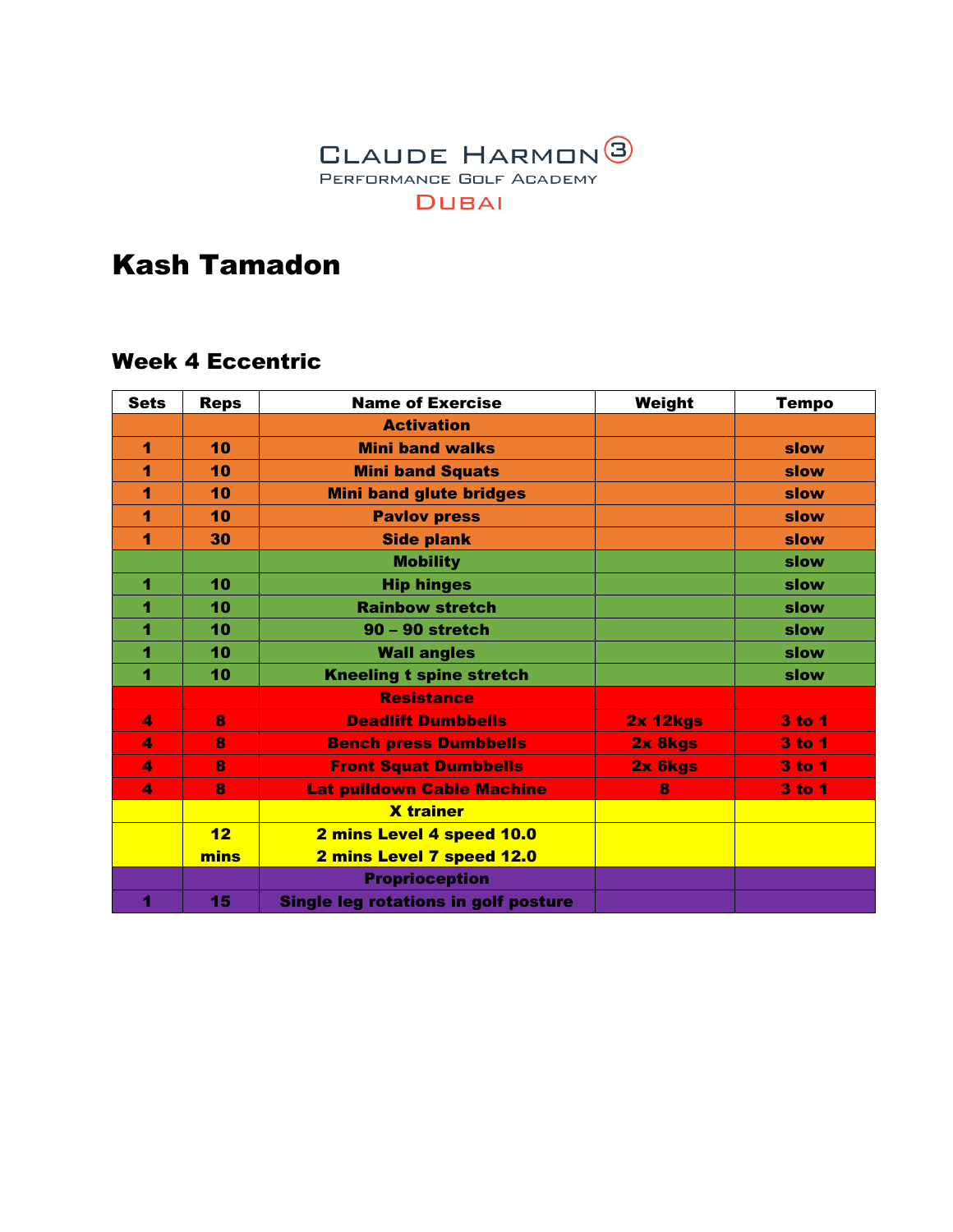

### Week 5 Speed

| <b>Sets</b> | <b>Reps</b> | <b>Name of Exercise</b>                 | Weight             | <b>Tempo</b> |
|-------------|-------------|-----------------------------------------|--------------------|--------------|
|             |             | <b>Activation</b>                       |                    |              |
| 1           | 10          | <b>Mini band walks</b>                  |                    | slow         |
| 1           | 10          | <b>Mini band Squats</b>                 |                    | slow         |
| 1           | 10          | <b>Mini band glute bridges</b>          |                    | slow         |
| 1           | 10          | <b>Pavlov press</b>                     |                    | slow         |
| 1           | 30          | <b>Side plank</b>                       |                    | slow         |
|             |             | <b>Mobility</b>                         |                    | slow         |
| 1           | 10          | <b>Hip hinges</b>                       |                    | slow         |
| 1           | 10          | <b>Rainbow stretch</b>                  |                    | slow         |
| 1           | 10          | 90 - 90 stretch                         |                    | slow         |
| 1           | 10          | <b>Wall angles</b>                      |                    | slow         |
| 4           | 10          | <b>Kneeling t spine stretch</b>         |                    | slow         |
|             |             | <b>Resistance</b>                       |                    |              |
| 3           | 8           | <b>Single arm Cable chest press</b>     | $\overline{7}$     | <b>Fast</b>  |
| 3           | 8           | <b>Golf posture cable row</b>           | $\overline{7}$     | Fast         |
| 3           | 8           | <b>Split squat cable rotation</b>       | 7                  | Fast         |
| 3           | 8           | <b>Rotational jumps</b>                 | <b>Body weight</b> | <b>Fast</b>  |
|             |             | <b>X</b> trainer                        |                    |              |
|             | 15          | 2 mins Level 4 speed 10.0               |                    |              |
|             | mins        | 3 mins Level 7 speed 12.0               |                    |              |
|             |             | <b>Proprioception</b>                   |                    |              |
| 1           | 15          | Reverse lunge plus step up and rotation |                    |              |